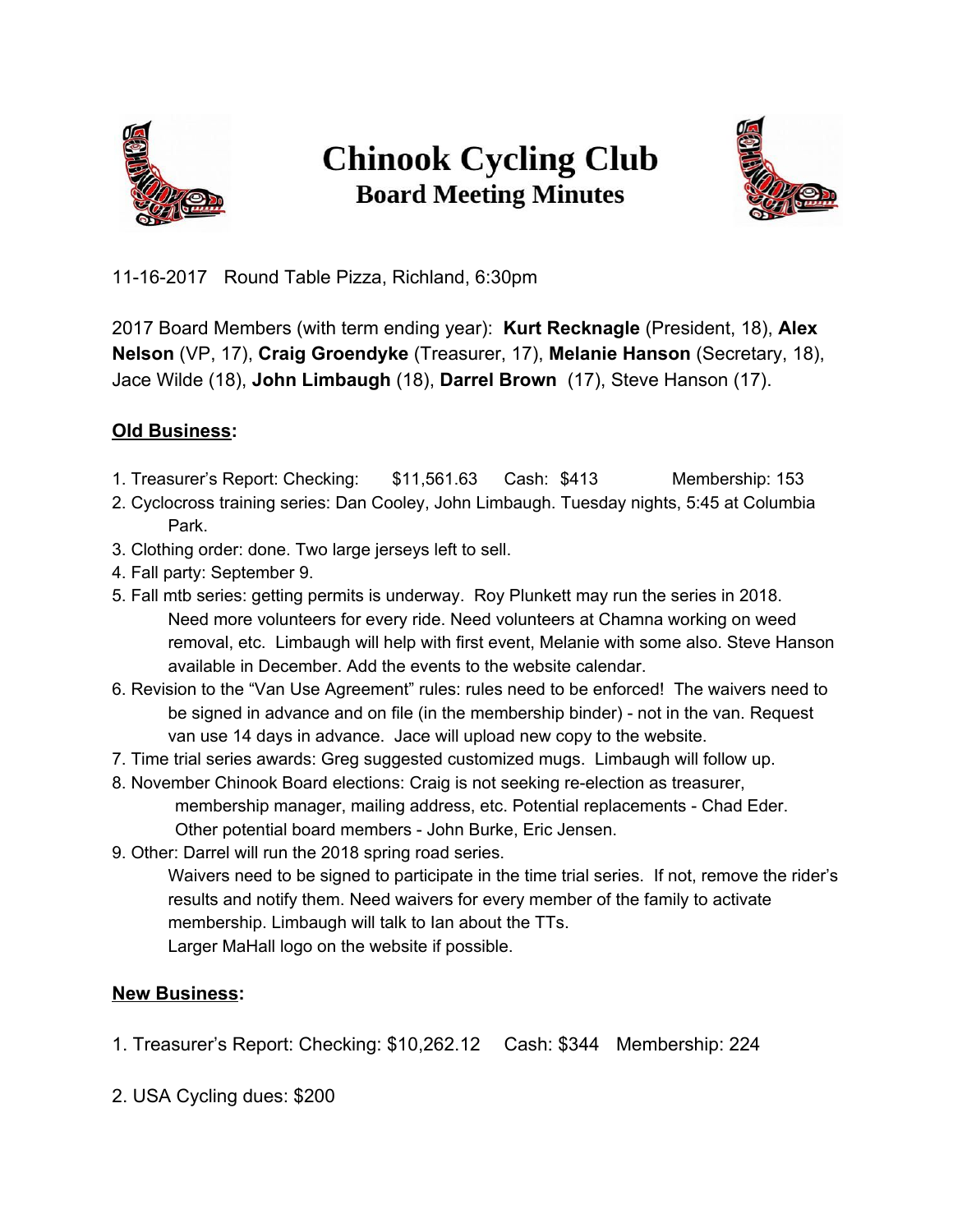- 3. 2018 liability insurance: approx \$400. \$350 + 5 additional certificates
- 4. Van and trailer storage fee: \$280
- 5: Weebly fee (Chinook web page): \$95 + \$15 + EMAIL
- 6. WA Secretary of State filing fee: \$10

Other: Chamna and Candy Mountain Blue Rooms: \$600 each

- 7. 2017 fall MTB series: 111 participants so far, down 10-15% from last year.
- 8. New Year's Day chili feed at Chamna: Greg will co-ordinate. Chili - DaJuan and ? Hot water, propane tanks - Craig and Liz Greg will bring van and trailer Kurt, Limbaugh, Melanie will help. Ask Jace to help
- 9. 2018 fall MTB series: Roy Plunkett will be the new co-ordinator. Craig's instruction book has been passed on to him.
- 10. Clothing order?: Nothing planned right now. Need at least 50 orders to make it worthwhile.
- 11. Coordinators for 2018 road, TT series:

TT - John Burke and Ian Hoffman Road - Darrel, Limbaugh. Change the focus from racing. Try some skills clinics and/or a circuit. Possible location: FFTF triangle

12. Bikes for Tikes: December 8, 9:00 am at the fairgrounds.

\$400 donation.

Need more volunteers to assemble bikes and do quality control.

Provide an incentive to get volunteers - those who show up get a long-sleeve Chinook t-shirt.

Advertise on Facebook, email, website for volunteers.

Ask people individually.

Bring extra tools.